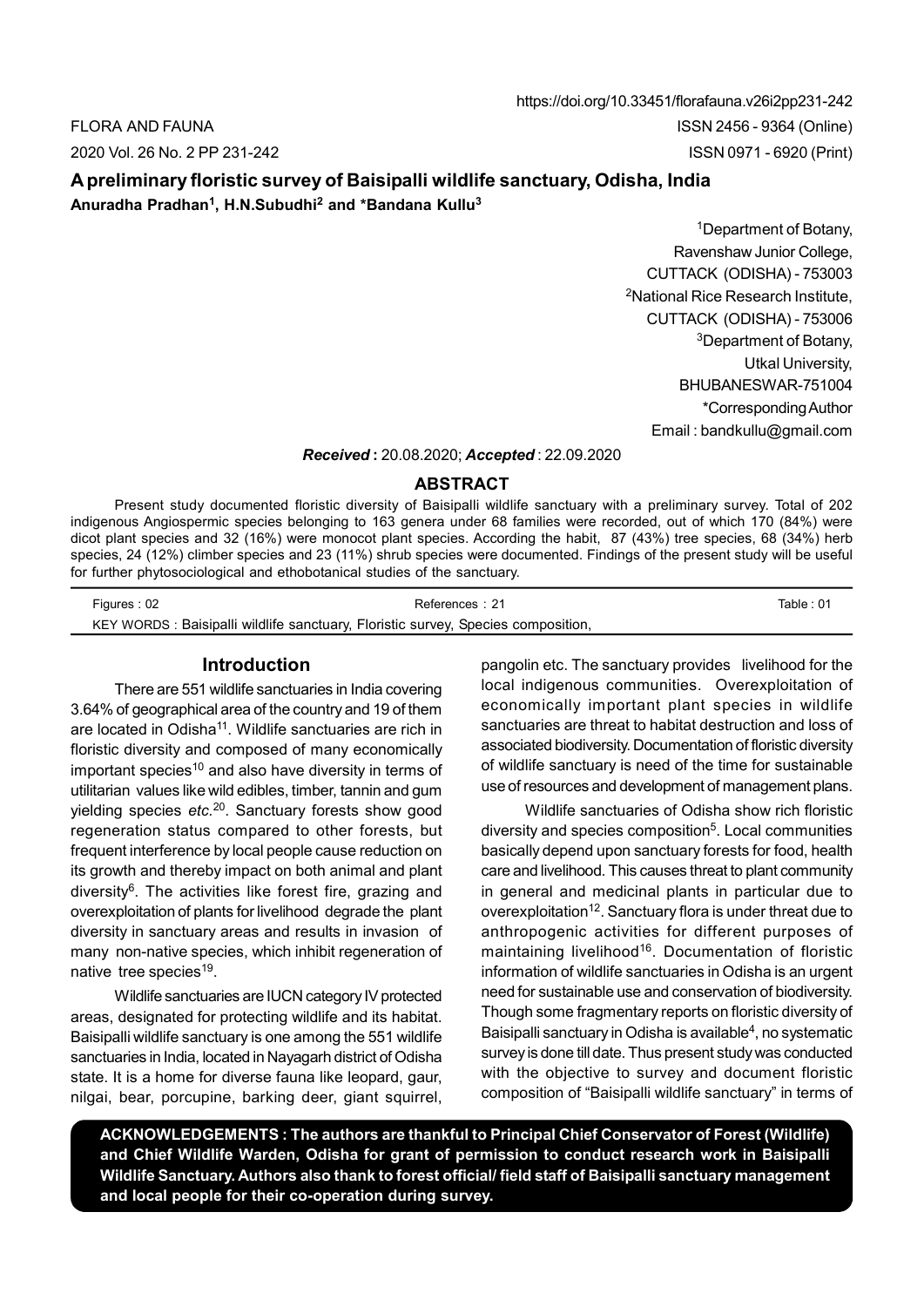| <b>Scientific Name of species</b> | <b>Local Name</b> | <b>Family</b> | <b>Habit</b> |
|-----------------------------------|-------------------|---------------|--------------|
| Abutilon indicum                  | Pedi pedika       | Malvaceae     | Herb         |
| Acacia catechu                    | Khaira            | Mimosaceae    | Tree         |
| Achyranthes aspera                | Apamaranga        | Amaranthaceae | Herb         |
| Aegle marmelos                    | <b>Bela</b>       | Rutaceae      | Tree         |
| Ageratum conyzoides               | Pokasungha        | Asteraceae    | Herb         |
| Ailanthus excelsa                 | Mahalimba         | Simaroubaceae | Tree         |
| Alangium salvifolium              | Ankula            | Alangiaceae   | Tree         |
| Albizia lebbeck                   | Siriso            | Mimosaceae    | Tree         |
| Alstonia scholaris                | Chhatiana         | Apocynaceae   | Tree         |
| Amaranthus spinosus               | Kanta saga        | Amaranthaceae | Herb         |
| Amaranthus viridis                | Khada saga        | Amaranthaceae | Herb         |
| Amorphophallus bulbifer           | Bana olua         | Araceae       | Herb         |
| Andrographis paniculata           | Bhuin nimba       | Acanthaceae   | Herb         |
| Annona reticulata                 | Ramphala          | Annonaceae    | Tree         |
| Annona squamosa                   | Ata               | Annonaceae    | Shrub        |
| Anogeissus acuminata              | Phasi             | Combretaceae  | Tree         |
| Anogeissus latifolia              | Dhaura            | Combretaceae  | I ree        |
| Anthocephalus chinensis           | Kadamba           | Rubiaceae     | Tree         |
| Antidesma acidum                  | <b>Nunnunia</b>   | Euphorbiaceae | Tree         |
| Argemone mexicana                 | Agara             | Papaveraceae  | Herb         |
| Asparagus racemosus               | Satamuli          | Liliaceae     | Climber      |
| Atylosia scarabaeoides            | Bana kulathi      | Fabaceae      | Climber      |
| Azadirachta indica                | Limba             | Meliaceae     | Tree         |
| Bambusa arundinacea               | Kanta baunsa      | Poaceae       | Tree         |
| Barleria cristata                 | Daskarada         | Acanthaceae   | Herb         |

TABLE-1: List of Angiospermic species recorded in Baisipalli wildlife sanctuary, Odisha.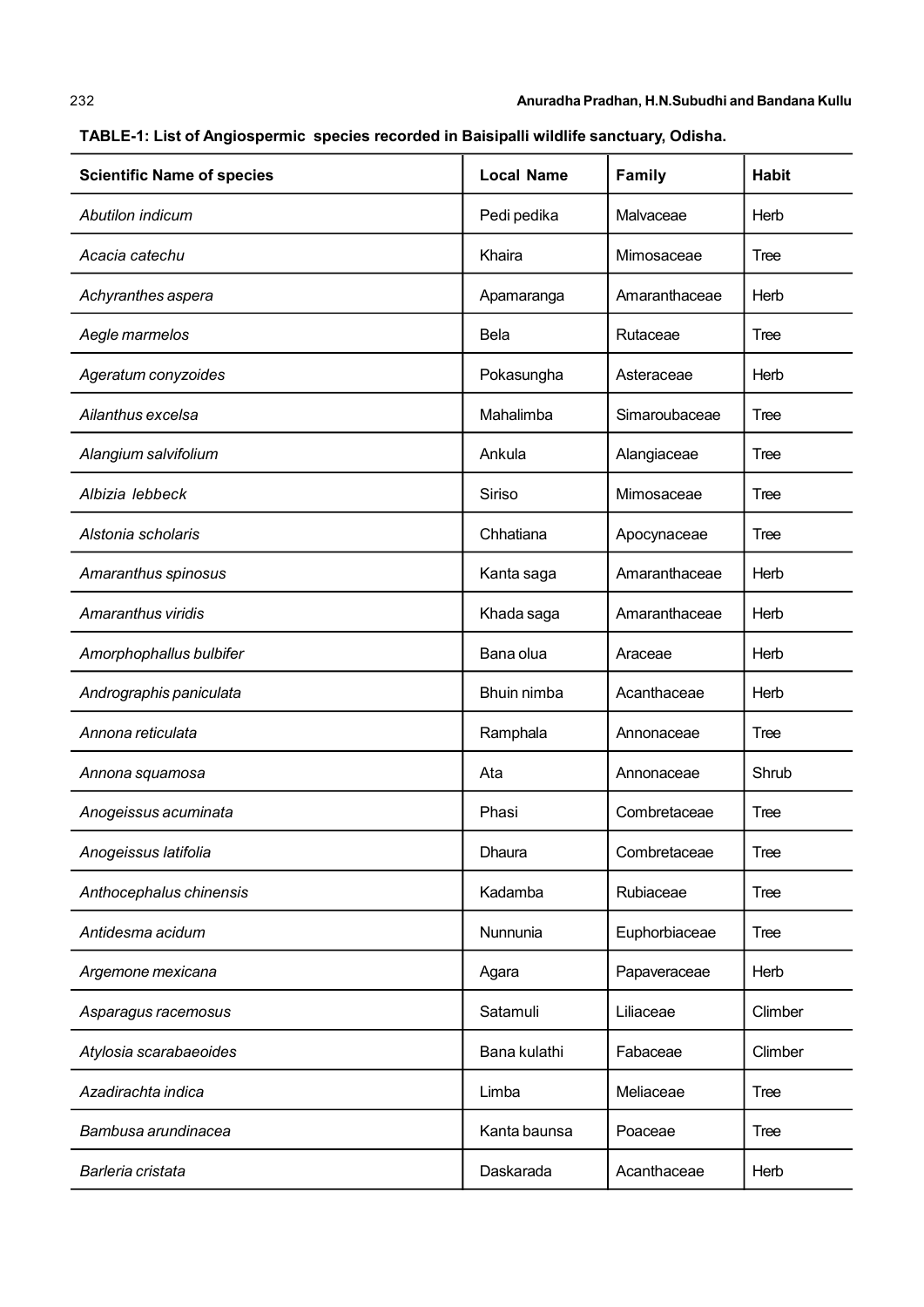| Daskeranta     | Acanthaceae        | Herb        |
|----------------|--------------------|-------------|
| Banamalli      | Acanthaceae        | Herb        |
| Hinjal         | Barringtoniaceae   | <b>Tree</b> |
| Barada         | Caesalpiniaceae    | Tree        |
| Siali          | Caesalpiniaceae    | Climber     |
| Kharkharia     | Nyctaginaceae      | Herb        |
| Simili         | Bombacaceae        | Tree        |
| Tala           | Arecaceae          | Tree        |
| Salai          | <b>Burseraceae</b> | Tree        |
| Kashi          | Euphorbiaceae      | Tree        |
| Chara          | Anacardiaceae      | Tree        |
| Palasa         | Fabaceae           | Tree        |
| Lata palasa    | Fabaceae           | Climber     |
| Arakha         | Asclepiadaceae     | Shrub       |
| Arakha         | Asclepiadaceae     | Shrub       |
| Kokundia       | Combretaceae       | Tree        |
| Kumbhi         | Barringtoniaceae   | <b>Tree</b> |
| Salpa          | Arecaceae          | Tree        |
| Khakada        | Flacourtiaceae     | Tree        |
| Sunari         | Caesalpiniaceae    | Tree        |
| Kala chakunda  | Caesalpiniaceae    | Herb        |
| Dhala chakunda | Caesalpiniaceae    | Herb        |
|                | Apocynaceae        | Herb        |
| Lobanga        | Amaranthaceae      | Herb        |
| Thalkudi       | Apiaceae           | Herb        |
|                | Poaceae            | Herb        |
| <b>Bheru</b>   | Rutaceae           | Tree        |
|                |                    |             |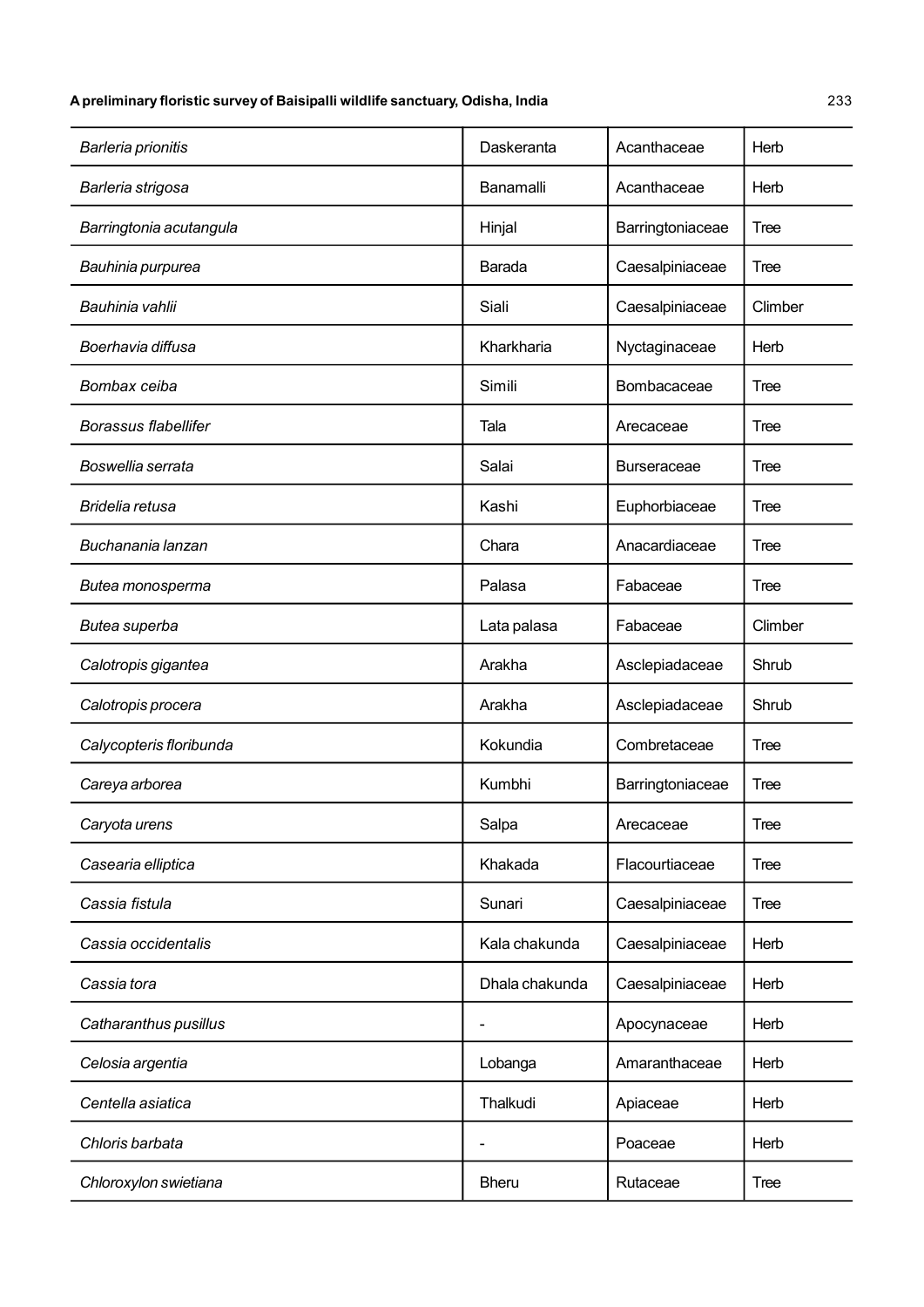| Chromolaena odorata    | Pokasungha   | Asteraceae     | Shrub                  |
|------------------------|--------------|----------------|------------------------|
| Chrysopogon aciculatus | Guguchia     | Poaceae        | Herb                   |
| Cipadessa baccifera    | Nahalmali    | Meliaceae      | Shrub                  |
| Cissampelos pareira    | Okanabindu   | Menispermaceae | Climber                |
| Cleistanthus collinus  | Karada       | Euphorbiaceae  | Tree                   |
| Cleome gynandra        | Gandhali     | Capparaceae    | Herb                   |
| Cleome monophylla      | Ranga sorisa | Capparaceae    | Herb                   |
| Cleome rutidosperma    | Bana sorisa  | Capparaceae    | Herb                   |
| Cleome viscosa         | Banasorisha  | Capparaceae    | Herb                   |
| Clerodendrum viscosum  | Madhvi       | Verbenaceae    | Shrub                  |
| Clitoria ternatea      | Aparajita    | Fabaceae       | Climber                |
| Coccinia grandis       | Kunduri      | Cucurbitaceae  | Climber                |
| Combretmum roxburghii  | Atundi       | Combretaceae   | Climber                |
| Commelina benghalensis | Kaniseera    | Commelinaceae  | Herb                   |
| Costus speciosus       | Gaigendalia  | Zingiberaceae  | Herb                   |
| Crateva adansonii      | Baruna       | Capparidaceae  | Tree                   |
| Cuscuta reflexa        | Nirmuli      | Cuscutaceae    | Climber<br>(Parasitic) |
| Cynodon dactylon       | Duba         | Poaceae        | Herb                   |
| Cyperus corymbosus     | Mutha        | Cyperaceae     | Herb                   |
| Cyperus rotundus       | Mutha        | Cyperaceae     | Herb                   |
| Dalbergia paniculata   | Barabakulia  | Fabaceae       | Tree                   |
| Dalbergia sissoo       | Shishu       | Fabaceae       | Tree                   |
| Datura metel           | Kaladudura   | Solanaceae     | Shrub                  |
| Datura stramonium      | Dudura       | Solanaceae     | Shrub                  |
| Dendrocalamus strictus | Salia baunsa | Poaceae        | Tree                   |
| Dendrophthoe falcata   | Madang       | Loranthaceae   | Shrub<br>(Parasitic)   |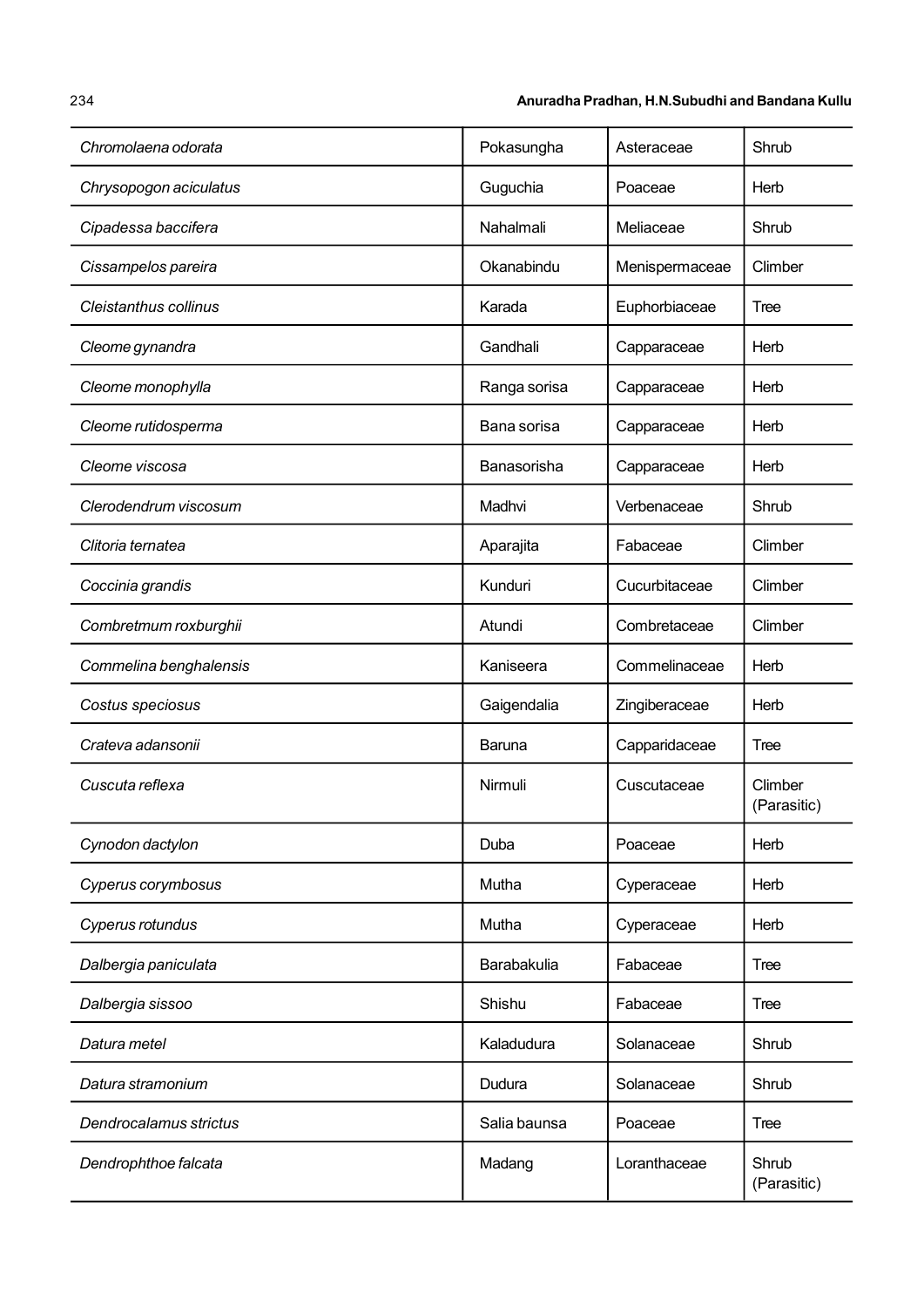| Desmodium oojeinensis   | Bandhana        | Fabaceae           | Tree        |
|-------------------------|-----------------|--------------------|-------------|
| Desmodium triflorum     | Kansinsa        | Fabaceae           | Herb        |
| Dillenia aurea          | Chhota rai      | Dilleniaceae       | Tree        |
| Dillenia pentagyna      | Bada rai        | Dilleniaceae       | Tree        |
| Dioscorea alata         | Khabma alu      | Dioscoreaceae      | Climber     |
| Dioscorea oppositifolia | Pani alu        | Dioscoreaceae      | Climber     |
| Dioscorea pentaphylla   | Kadaba alu      | Dioscoreaceae      | Climber     |
| Dioscorea puber         | Kosa alu        | Dioscoreaceae      | Climber     |
| Dioscorea wallichii     | Tunga alu       | Dioscoreaceae      | Climber     |
| Diospyros malabarica    | Mankadakendu    | Ebenaceae          | Tree        |
| Diospyros melanoxylon   | Kendu           | Ebenaceae          | Tree        |
| Eclipta prostrata       | Bhrungaraj      | Asteraceae         | Herb        |
| Elephantopus scaber     | Mayurachulia    | Asteraceae         | Herb        |
| Eleusine indica         | Ana mandia      | Poaceae            | Herb        |
| Eragrotis cilianensis   |                 | Poaceae            | Herb        |
| Erythrina variegata     | Paladhua        | Fabaceae           | Tree        |
| Eulaliopsis binata      | Sabai           | Poaceae            | Herb        |
| Euphorbia hirta         | Chitakuti       | Euphorbiaceae      | Herb        |
| Evolvulus alsinoides    | Bichhamalia     | Convolvulaceae     | Herb        |
| Ficus benghalensis      | Bara            | Moraceae           | Tree        |
| Ficus hispida           | Tambala         | Moraceae           | Tree        |
| Ficus racemosa          | Dimiri          | Moraceae           | Tree        |
| Ficus religiosa         | Osta            | Moraceae           | Tree        |
| Flemingia chapper       | Rani dantakathi | Fabaceae           | Shrub       |
| Gardenia latifolia      | Kataranga       | Rubiaceae          | <b>Tree</b> |
| Garuga pinnata          | Pita moi        | <b>Burseraceae</b> | Tree        |
| Gloriosa superba        | Agnisikha       | Liliaceae          | Climber     |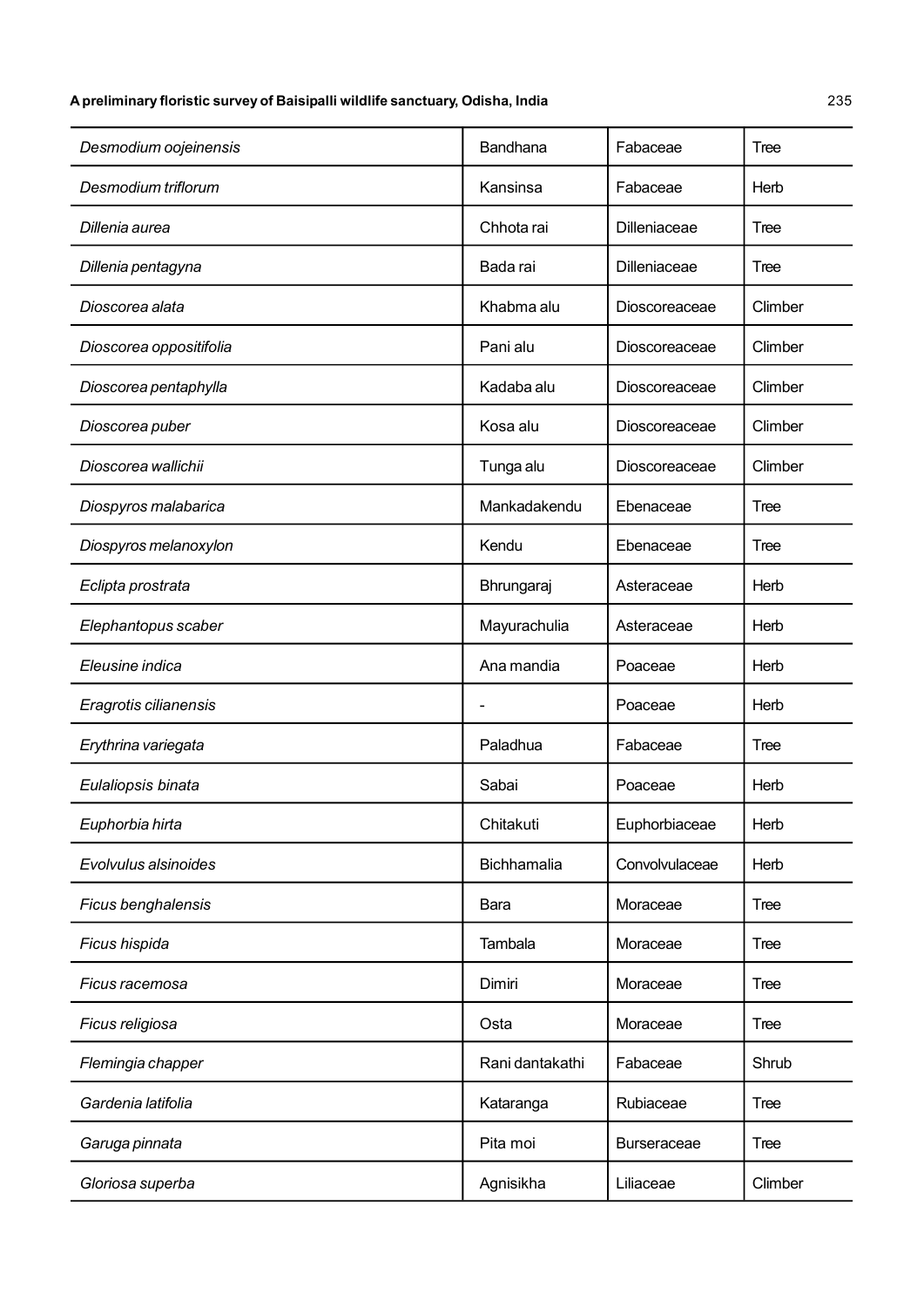| Gmelina arborea          | Gambhari     | Verbenaceae    | Tree    |
|--------------------------|--------------|----------------|---------|
| Grewia tiliifolia        | Dhamana      | Tiliaceae      | Tree    |
| Haldina cordifolia       | Kuruma       | Rubiaceae      | Tree    |
| Helicteres isora         | Modimodika   | Sterculiaceae  | Shrub   |
| Heliotropium indicum     | Hatisundha   | Boraginaceae   | Herb    |
| Hemidesmus indicus       | Anantmula    | Periplocaceae  | Climber |
| Heteropogon contortus    | Sinkula      | Poaceae        | Herb    |
| Holarrhena pubescens     | Kurei        | Apocynaceae    | Shrub   |
| Ipomoea obscura          |              | Convolvulaceae | Climber |
| Ipomoea pes-tigridis     | Billenandi   | Convolvulaceae | Climber |
| Ischaemum rugosum        | Tuli         | Poaceae        | Herb    |
| Ixora pavetta            | Telakuruma   | Rubiaceae      | Tree    |
| Justicia adhatoda        | Basanga      | Acanthaceae    | Shrub   |
| Kalanchoe pinnata        | Amarpoi      | Crassulaceae   | Shrub   |
| Lagerstroemia reginae    | Pani patuli  | Lythraceae     | Tree    |
| Lagerstroemia parviflora | Sidha        | Lythraceae     | Tree    |
| Lantana camara           | Naguari      | Verbenaceae    | Shrub   |
| Leucas aspera            | Goyosa       | Lamiaceae      | Herb    |
| Leucas cephalotes        | Goyosa       | Lamiaceae      | Herb    |
| Limonia acidissima       | Kaitha       | Rutaceae       | Tree    |
| Litsea glutinosa         | Jayasandha   | Lauraceae      | Tree    |
| Ludwigia hyssopifolia    | Bana labanga | Onagraceae     | Herb    |
| Madhuca indica           | Mahula       | Sapotaceae     | Tree    |
| Mallotus philippensis    | Kamalagundi  | Euphorbiaceae  | Tree    |
| Mangifera indica         | Amba         | Anacardiaceae  | Tree    |
| Martynia annua           | Baghanakhi   | Martyniaceae   | Herb    |
| Millettia extensa        | Arkawla      | Fabaceae       | Climber |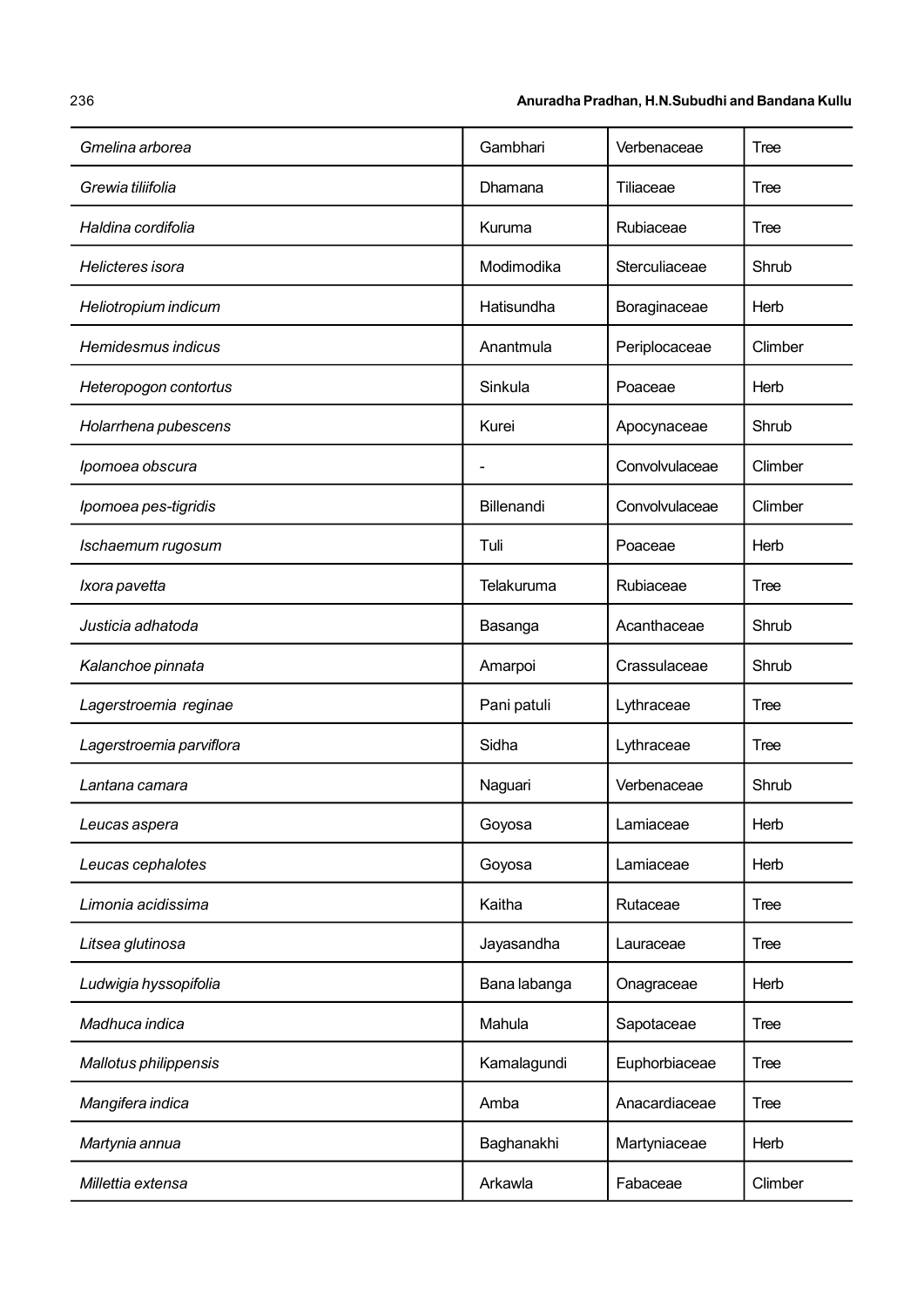| Mimosa pudica           | Lajakuli     | Mimosaceae         | Herb               |
|-------------------------|--------------|--------------------|--------------------|
| Mimusops elengi         | Baula        | Sapotaceae         | Tree               |
| Mitragyna parvifolia (  | Mitikinia    | Rubiaceae          | Tree               |
| Momordica charantia     | Kalara       | Cucurbitaceae      | Climber            |
| Morinda pubescens       | Aachhu       | Rubiaceae          | Tree               |
| Mucuna pruriens         | Baidonko     | Fabaceae           | Climber            |
| Murraya paniculata      | Kamini       | Rutaceae           | Shrub              |
| Naringi crenulata       | <b>Benta</b> | Rutaceae           | Tree               |
| Nyctanthes arbortristis | Gangashiuli  | Oleaceae           | Tree               |
| Ocimum canum            | Bana tulasi  | Lamiaceae          | Herb               |
| Ocimum sanctum          | Tulasi       | Lamiaceae          | Herb               |
| Oxalis corniculata      | Ambiliti     | Oxalidaceae        | Herb               |
| Paederia foetida        | Prasaruni    | Rubiaceae          | Climber            |
| Pergularia daemia       | Hunturi      | Asclepiadaceae     | Climber            |
| Phoenix acaulis         | Bana khajuri | Arecaceae          | Shrub              |
| Phoenix sylvestris      | Khajuri      | Arecaceae          | Tree               |
| Phyllanthus emblica     | Anla         | Euphorbiaceae      | Tree               |
| Phyllanthus fraternus   | Bhuinanla    | Euphorbiaceae      | Herb               |
| Plumbago zeylanica      | Chita pari   | Plumbaginaceae     | Shrub              |
| Pongamia pinnata        | Karanja      | Fabaceae           | Tree               |
| Portulaca oleraceae     | Badabalbalua | Portulacaceae      | Herb               |
| Protium serratum        | Nimburumoi   | <b>Burseraceae</b> | Tree               |
| Pterocarpus marsupium   | Piashala     | Fabaceae           | Tree               |
| Pterospermum xylocarpum | Giringa      | Sterculiaceae      | Tree               |
| Rauvolfia serpentina    | Patalagaruda | Apocynaceae        | Herb               |
| Rhynchostylis retusa    |              | Orchidaceae        | Herb<br>(Epiphyte) |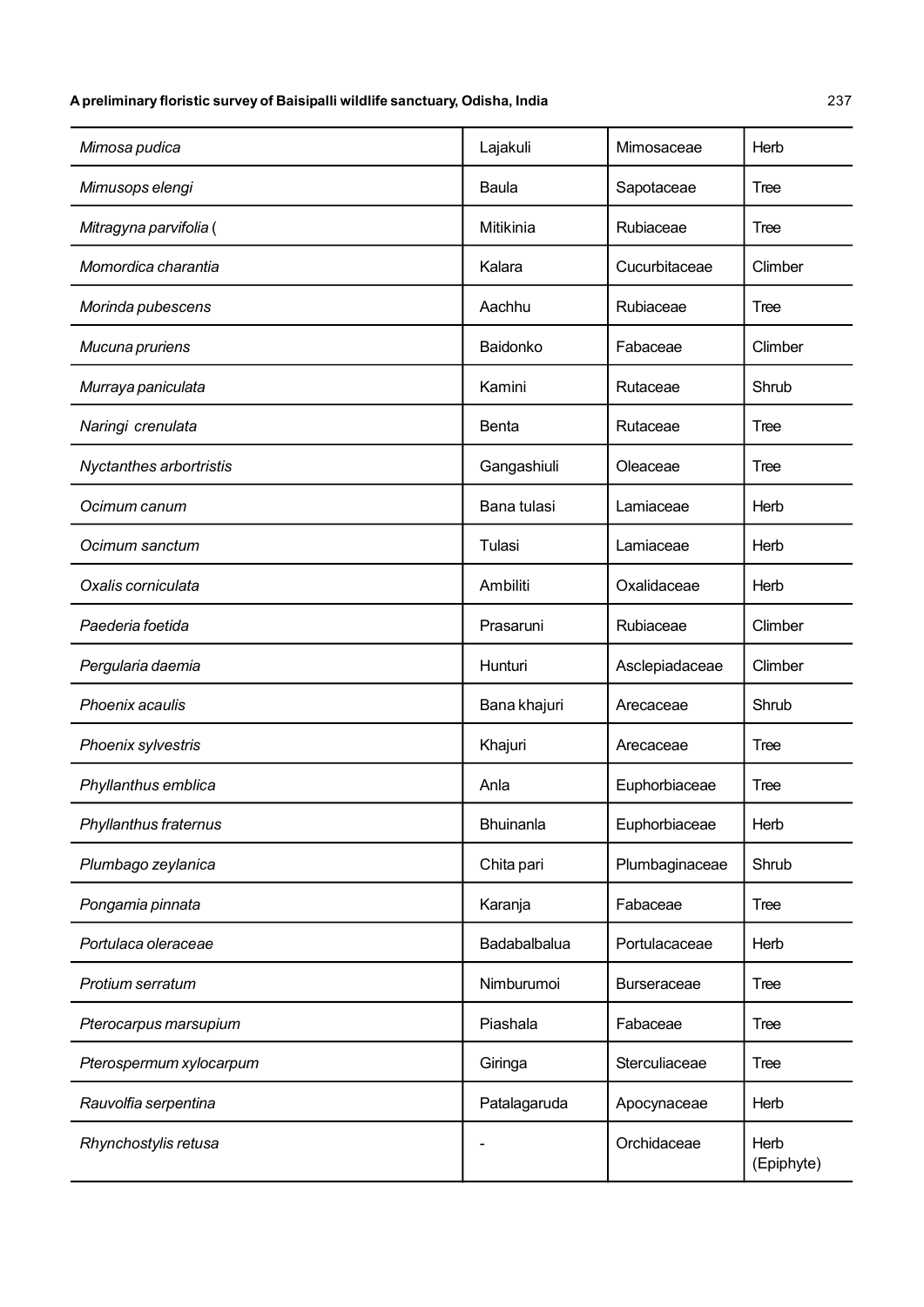### 238 Anuradha Pradhan, H.N.Subudhi and Bandana Kullu

| Ricinus communis           | Jada           | Euphorbiaceae    | Shrub       |
|----------------------------|----------------|------------------|-------------|
| Saccharum spontaneum       | Kasatandi      | Poaceae          | Herb        |
| Saraca asoca               | Ashoka         | Caesalpiniaceae  | Tree        |
| Schleichera oleosa         | Kusuma         | Sapindaceae      | Tree        |
| Semecarpus anacardium      | <b>Bhalia</b>  | Anacardiaceae    | Tree        |
| Shorea robusta             | Shala          | Dipterocarpaceae | Tree        |
| Sida acuta                 | Bajramuli      | Malvaceae        | Herb        |
| Sida cordata               | Bajramuli      | Malvaceae        | Herb        |
| Smilax zeylanica           | Mutri          | Smilacaceae      | Climber     |
| Solanum nigrum             | Nunununia      | Solanaceae       | Herb        |
| Solanum virginianum        | Beji baigana   | Solanaceae       | Herb        |
| Soymida febrifuga          | Rohini/Suama   | Meliaceae        | Tree        |
| Spermacoce articularis     | Sana gharpodia | Rubiaceae        | Herb        |
| Sphaeranthus indicus       | Gudur          | Asteraceae       | Herb        |
| Spilanthes calva           | Haladigundi    | Asteraceae       | Herb        |
| Spondias pinnata           | Ambada         | Anacardiaceae    | Tree        |
| Stachytarpheta jamaicensis | Jalajali       | Verbenaceae      | Herb        |
| Sterculia urens            | Gendula        | Sterculiaceae    | <b>Tree</b> |
| Streblus asper             | Sahada         | Moraceae         | Tree        |
| Strychnos nux-vomica       | Kochila        | Strychnaceae     | Tree        |
| Symplocos racemosa         | Lodha          | Symplocaceae     | Tree        |
| Syzygium cumini            | Jamu           | Myrtaceae        | Tree        |
| Tamarindus indica          | Tentuli        | Caesalpiniaceae  | Tree        |
| Tectona grandis            | Shaguan        | Verbenaceae      | Tree        |
| Tephrosia purpurea         | Kolathia       | Fabaceae         | Herb        |
| Terminalia alata           | Sahaja/Asana   | Combretaceae     | Tree        |
| Terminalia arjuna          | Arjuna         | Combretaceae     | Tree        |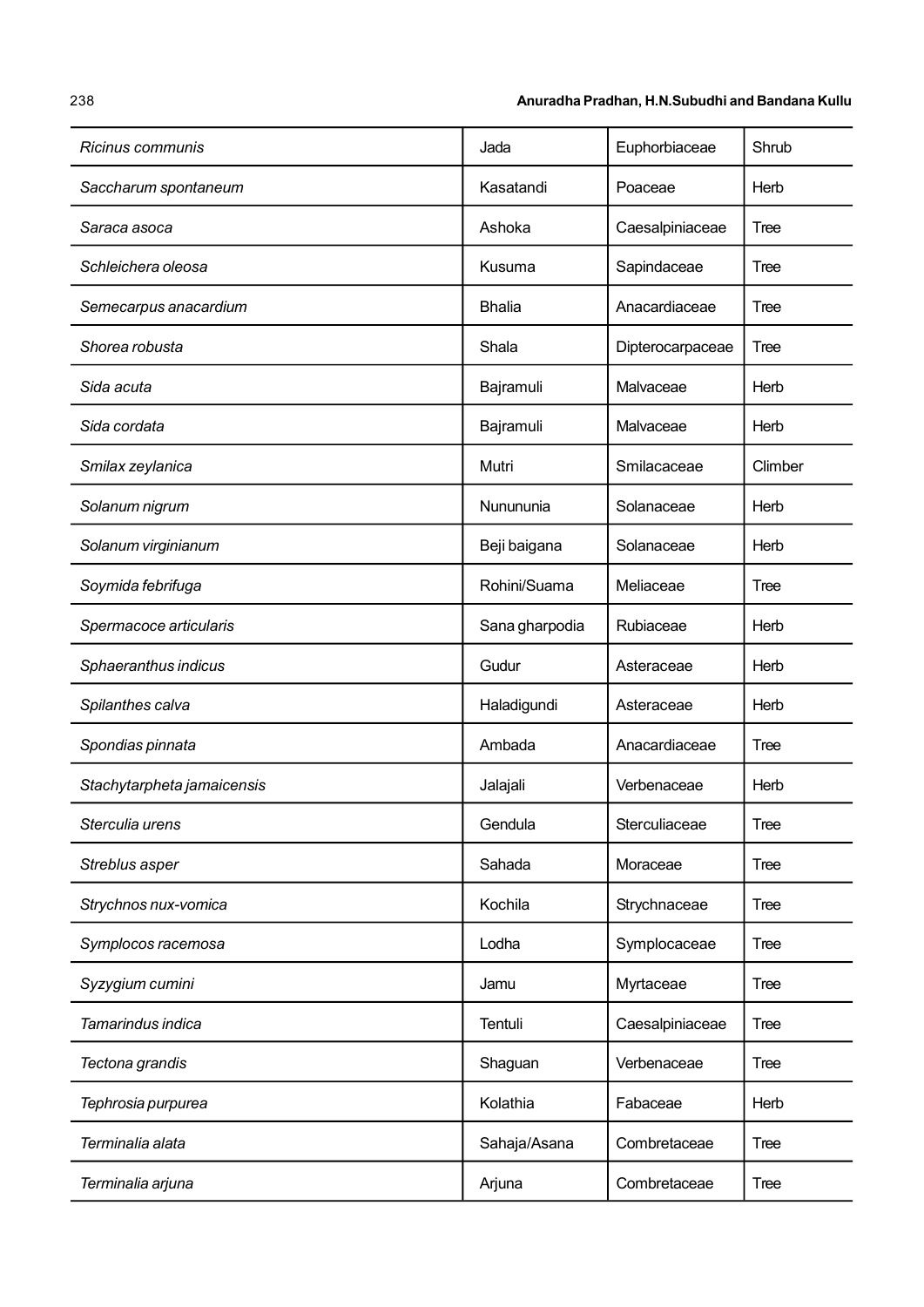| Terminalia bellirica          | Bahada           | Combretaceae  | <b>Tree</b>        |
|-------------------------------|------------------|---------------|--------------------|
| Terminalia chebula            | Harida           | Combretaceae  | Tree               |
| Thespesia lampas              | Banakapasia      | Malvaceae     | Shrub              |
| Thysanolaena maxima           | Phulajhadu       | Poaceae       | Shrub              |
| Tragia involucrata            | <b>Bichhuati</b> | Euphorbiaceae | Herb               |
| Tridax procumbens             | Bishalyakarani   | Asteraceae    | Herb               |
| Triumfetta rhomboidea         | Bananalita       | Tiliaceae     | Herb               |
| Urena lobata L.subsp. sinuata | Bilakapasira     | Malvaceae     | Herb               |
| Vanda tessellata              | Malanga          | Orchidaceae   | Herb<br>(Epiphyte) |
| Vernonia cinerea              | Badi pokasunga   | Asteraceae    | Herb               |
| Vitex leucoxylon              | Chadheigudi      | Verbenaceae   | Tree               |
| Vitex negundo                 | Begunia          | Verbenaceae   | Tree               |
| Wendlandia heynei             | Tilei            | Rubiaceae     | Tree               |
| Woodfordia fruticosa          | <b>Dhatuki</b>   | Lythraceae    | Shrub              |
| Xanthium indicum              |                  | Asteraceae    | Herb               |
| Zizyphus mauritiana           | Barakoli         | Rhamnaceae    | Tree               |
| Zizyphus oenoplia             | Kantei koli      | Rhamnaceae    | Shrub              |

its floristic diversity for future use.

#### Materials and Methods

#### Study site

Earlier 'Baisipalli Reserve Forest' which was declared as sanctuary for the purpose of protecting and propagating wildlife in 1981, spreads in an area of 168.35 km $^2$  within 20º 23.8Ê-20º 31.3Ê N latitude and 84º 35.4Ê-84<sup>o</sup> 48.5Ê E longitudes. The sanctuary is under Deccan peninsula bio-geographic zone, Eastern plateau province and Eastern ghat sub-division as per Rodger and Panwar's bio-geographic classification of India (1988). Baisipalli Wildlife Sanctuary (BWS) is under the administrative control of Divisional Forest Officer (DFO), Mahanadi wildlife division, Odisha. Entire area of BWS is included in 'Mahanadi Elephant Reserve', established in 2002 and "Satkosia tiger reserve", established in 2007, for conservation of Elephant and Royal Bengal Tigers respectively. BWS is located close to 'Satkosia gorge sanctuary' and acts as a home for diverse fauna like leopard, gaur, nilgai, bear, porcupine, barking deer, giant squirrel, pangolin etc.<sup>21</sup>.

Topographically BWS is an undulated hilly mountain system with dense forest cover, few seasonal streams, valleys and some human habitations. Soil of BWS is mainly alluvium type and rocks found are Khondalite, Granulite and Acid Charnockite. Average annual rainfall ranges from 1000mm to 1750mm with 80 annual average rainy days. Temperature ranges in from 40 $\degree$ C to 45.5 $\degree$ C in summer and 10 $\degree$ C to 13 $\degree$ C in winter season. Total sanctuary area is considered as core area and 3 km peripheral area from its boundary is buffer area. There are 18 revenue villages located in core areas and 43 villages in buffer areas. Majority of human population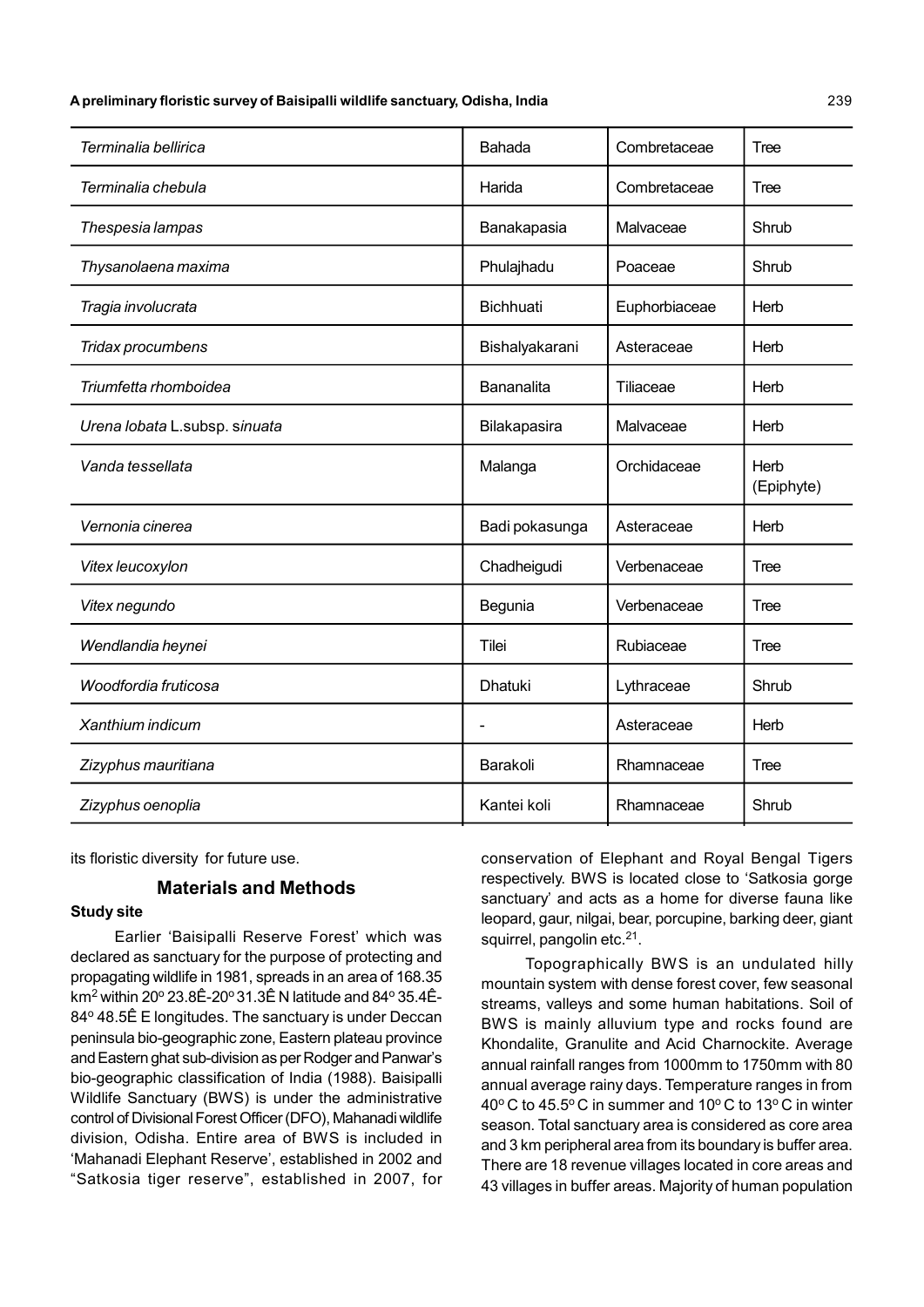

Fig. 1: Graphical representation of floristic diversity of Baisipalli wildlife sanctuary

inhabiting within are tribes. They generally depend upon forests for their livelihood. BWS is managed by two forest ranges, i.e. Banigochha East and Banigochha West. The sanctuary area is fully restricted for any kind of recreation activity, wildlife tourism or eco-tourism<sup>4</sup>.

Present study was primarily based on field survey which had been carried out during November 2018 to December 2019. Field visits to study site were conducted in different seasons at regular intervals. Different locations of mountainous forests, foothill areas, village sides and croplands were visited during survey. Plant species at flowering stage were investigated, photographed and sample specimen at flowering and fruiting stage were collected for more analysis and documentation. Identification of plant species were done following local floras and modern flora<sup>18, 9, 4, 13, 14</sup>.

#### Results

Preliminary survey on floristic diversity of Baisipalli wildlife sanctuary recorded 202 indigenous Angiospermic species belonging to 163 genera under 68 families. Analysis of species diversity based on plant habit showed 87 (43%) tree species, 68 (34%) herb species, 24 (12%) climber species and 23 (11%) shrub species (Fig. 1).

Present survey documented 170 (84%) dicot plant species and 32 (16%) monocot plant species. The families composed of at least 5 genus and 5 species in a particular family were considered as dominant family (Fig.1). Accordingly, Fabaceae (12), Poaceae (12), Asteraceae (9), Rubiaceae (9), Euphorbiaceae (8), Verbenaceae (6) and Rutaceae (5) were found as dominant families on the basis of genus composition, whereas Fabaceae (15), Poaceae (12), Asteraceae (9), Rubiaceae (9), Euphorbiaceae (9), Combretaceae (8), Caesalpiniaceae

(7), Verbenaceae (6), Rutaceae (5), Malvaceae (5), Acanthaceae (5), Lamiaceae (5), Moraceae (5) and Dioscoreaceae (5) were found as dominant families based on species composition. Genus Dioscorea (5), Ficus (4), Cleome (4), Terminalia (4), Cassia (3) and Barleria (3) were dominant genus having at least 3 species, rest of the genus were having 1 or 2 species (Fig. 2).

Hilly mountainous forests of Baisipalli wildlife sanctuary are generally rocky, constituting more tree species and common species are Shorea robusta, Buchanania lanzan, Cleistanthus collinus, Terminalia alata, Madhuca indica etc. Shrub and climber species are sparsely distributed both in forest and village areas. The common climber species of forest flora recorded were Asparagus racemosus, Smilax zeylanica, Butea superba, Bauhinia vahlii etc. and common shrub species were Flemingia chapper, Holarrhena pubescens, Woodfordia fruticosa etc. Herbaceous flora was few in numbers on uphill sloppy forests, whereas observed in good diversity on foothills, plain areas near villages and croplands. Andrographis paniculata, Barleria strigosa and Elephantopus scaber were common herbs in forest flora, whereas Cynodon dactylon, Desmodium triflorum, Ludwigia hyssopifolia, Cyperus corymbosus, Leucas aspera, Celosia argentea, Sphaeranthus indicus etc. were very common in and around crop fields located near villages. Some undulated low height sloppy areas were dominated by useful grass species like Eulaliopsis binata and Heteropogon contortus.

## **Discussion**

It is an important task to save and conserve plant wealth of India for welfare of humanity, which can be achieved by boosting taxonomic research and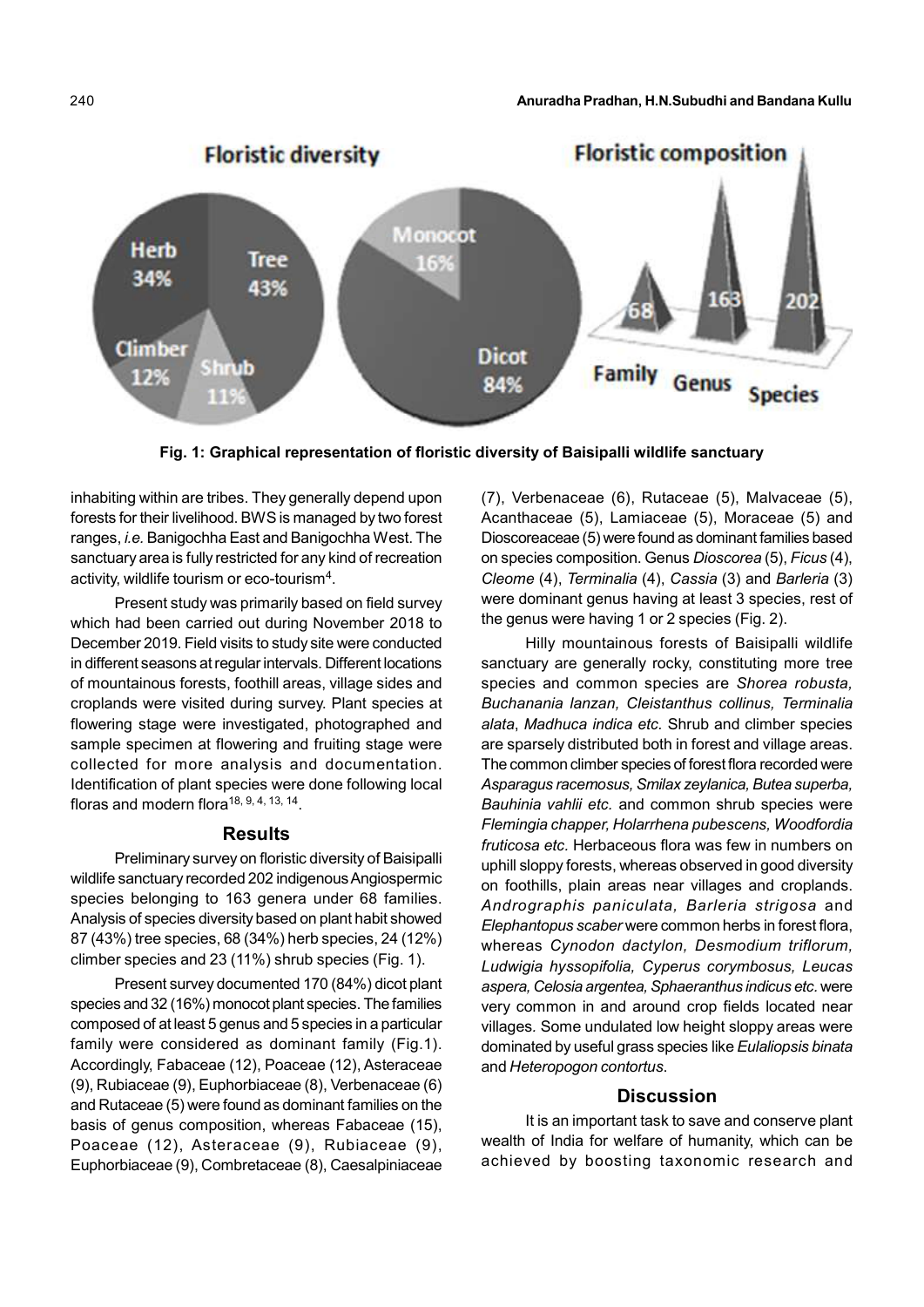

Fig. 2: Graphical representation of dominant families on flora of Baisipalli wildlife sanctuary

acknowledge dedicated taxonomists<sup>15</sup>. A properly designed, carefully monitored and efficiently managed protected area in combination with ex-situ conservation methods is necessary for 'zero extinction' of plant species, but lack of inventories within protected areas and ignorance of urgency are among few reasons, behind plant extinction<sup>1</sup>. Gradually growing invasive species within sanctuary area also harms indigenous flora, so departmental funding is required for assessment of vegetation and related studies<sup>2</sup>.

Earlier, a study on avifauna diversity of Baisipalli wildlife sanctuary documented the presence of 157 bird species under 56 families, including many rare and migratory species<sup>3</sup>. Another study highlighted occurrence of some anthropogenic activities, for livelihood essentials of local people, inside Baisipalli sanctuary area causes threat to wildlife habitat $17$ .

Present floristic study is preliminary in BWS, which revealed the richness in species diversity of indigenous flora. Topography and climate of the area favour existence of high number of tree species in the study site. Many species found in the study area are useful on the basis of economic, medicinal and other NTFP (Non Timber Forest Products) values. Plants of sanctuary provide not only food and habitat for wildlife but also livelihood for indigenous people. Their enriched knowledge on ethnobotanical importance of plant species needs to be documented for benefit of humanity. Flora of the sanctuary plays very important role for survival of both fauna and human. However, presence of some invasive species like Lantana camara, Chromolaena odorata etc. indicate anthropogenic disturbances within the sanctuary, which needs to be monitored and controlled to conserve natural regeneration of native flora.

## Conclusion

Baisipalli Wildlife Sanctuary is truly an asset in terms of floristic diversity. So authorities of sanctuary management need to focus on plant species and give equal importance on conservation of flora as well as fauna. Wildlife organisation also needs to take some actions like, documentation of sanctuary flora through coloured photographs of plant species, develop a herbarium museum and establish a medicinal/useful plants garden near sanctuary area, which could act as resources to